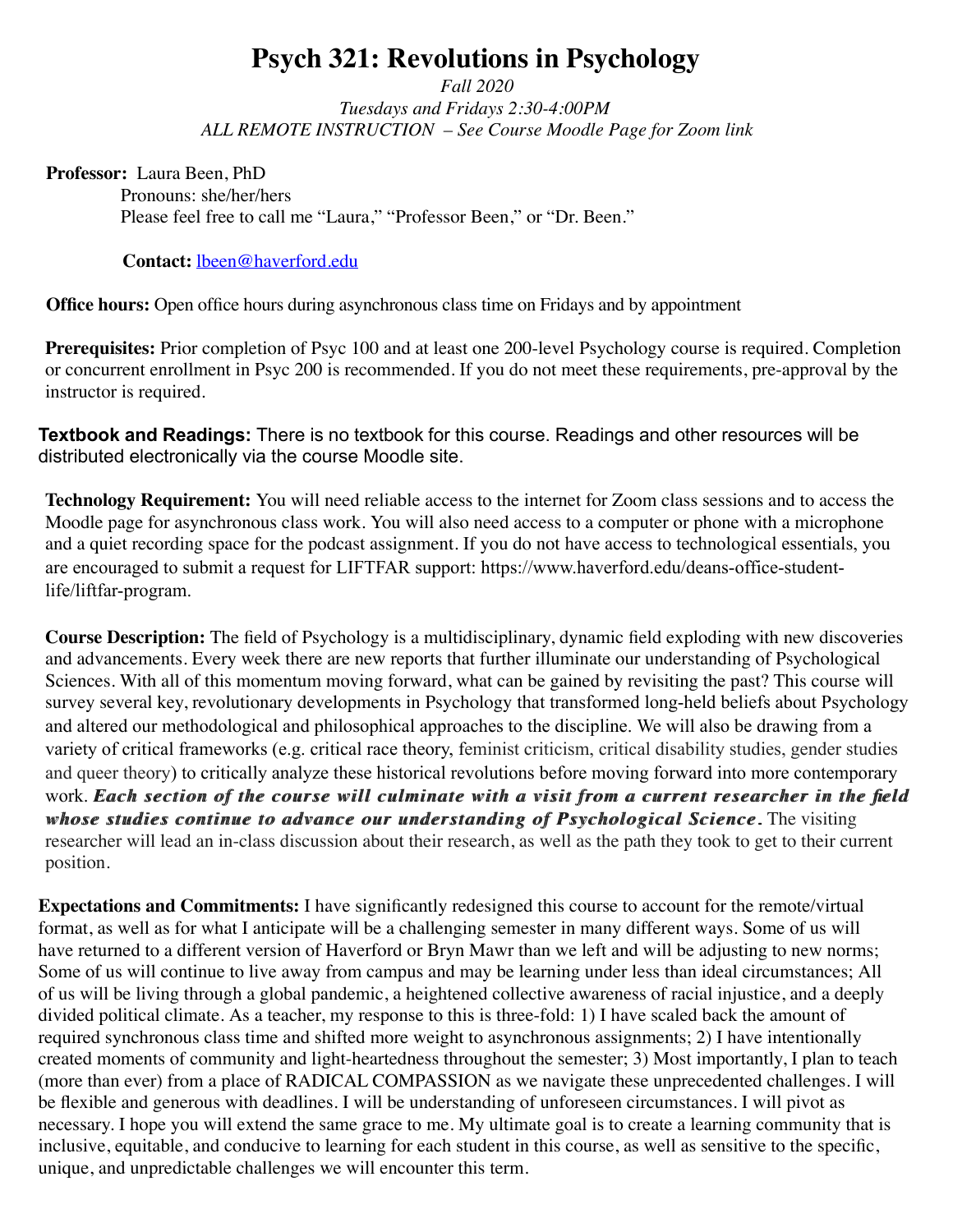**Course Structure:** Each week, the seminar will be divided into two parts:

- Most\* **Tuesday** meetings will be **synchronous** work: We will meet as a group on Zoom for lecture/discussion/activities related to the assigned readings.
- Most\* **Friday** meetings will be **asynchronous** work: Each week, you will work independently to complete a writing assignment or activity (see "thought papers" section for description). I will also hold open office hours each Friday during our scheduled course time.

\*On *student presentation weeks* (Weeks 6, 9, and 13), we will do asynchronous work on Tuesday and meet synchronously on Fridays. On *guest speaker weeks* (Weeks 7, 10, and 14), we will meet synchronously on both Tuesday and Friday.

## **Classroom Policies:**

Virtual Classroom: *Our synchronous course meetings will work best if you are engaged and paying attention.* I do not have particular standards about "Zoom etiquette" – if you want to zoom from your bed in your sweatpants that's fine with me as long as you are able to engage that way. My preference is for you to keep your camera on as much as possible, as I think this will create the most engaging discussion atmosphere. If you need to stop your video for various reasons, that is understandable. I tend to take a light-hearted approach to the idiosyncrasies and challenges of a Zoom-based course.

Attendance and late work: If you are unable to attend class or complete an assignment by the due date, I ask that *whenever possible* you let me know *ahead of time* and work with me to determine when you will complete the work (from class or assigned). In this situation there will be *no grade penalt*y for late work. If it is not possible for you to request extra time beforehand, I ask that you maintain communication with me as much as possible so that we can work together to determine a good course of action. I ask those of you who need more than a oneweek extension to talk with both your Dean and me to arrive at a practical and workable plan for completing the work.

Lecture Recordings and Slides: I will be recording all synchronous class periods (Tuesdays) in case someone misses class. I will make these recordings available to anyone who wants them, but *you may not not share these recordings* without my written permission. I typically do not post my lecture slides before class, as I feel that it discourages active learning, but I will make them available on Moodle after class.

**Grading:** There are 100 possible points in this course:

| Participation                   | $15$ pts  |
|---------------------------------|-----------|
| <b>Thought Papers/Exercises</b> | 25 pts    |
| <b>Group Presentation</b>       | 20 pts    |
| Journal Clubs                   | 15 pts    |
| <b>Final Paper</b>              | 25 pts    |
| <b>Total Possible Points</b>    | $100$ pts |

| <b>Grading Scale:</b> | 94-100 pts = $4.0$ | 77-79 pts $= 2.3$ |
|-----------------------|--------------------|-------------------|
|                       | 90-93 pts = $3.7$  | 73-76 pts = $2.0$ |
|                       | 87-89 pts = $3.3$  | 70-72 pts = $1.7$ |
|                       | 83-86 pts = $3.0$  | 67-69 pts = $1.3$ |
|                       | 80-82 pts = $2.7$  | 63-66 pts = $1.0$ |

At the end of the semester, I will calculate your grade and determine if I believe it correctly reflects your achievement in this course. Final grades will be assigned at my discretion.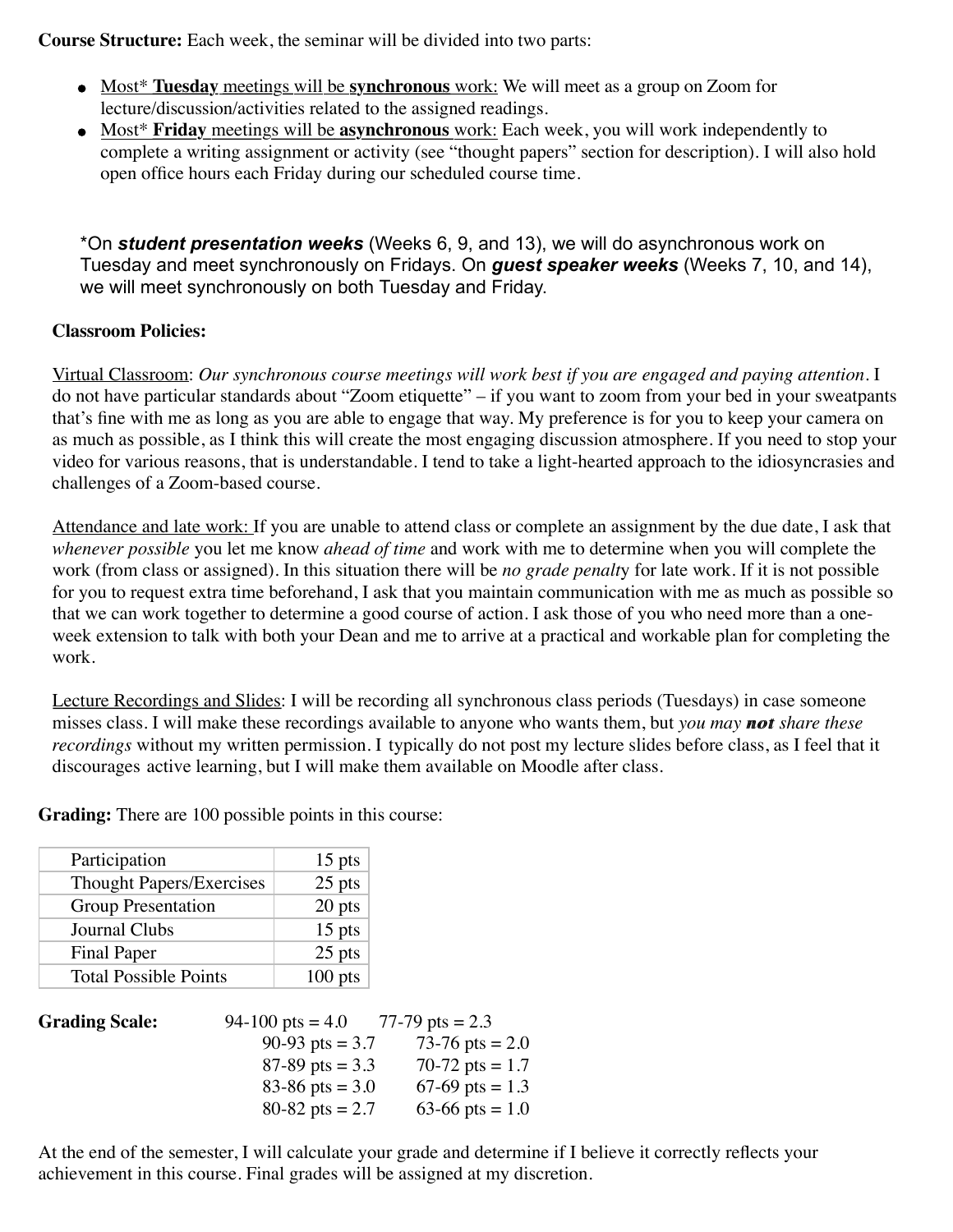Thought Papers / Exercises: Most weeks, I will post a thought question or exercise for the following week's reading. You will write a short paper or complete a short exercise in response to that question/prompt. These papers and exercises are designed to stimulate your thinking and processing of the course material.

achievement in this course. Final grades will be assigned at my discretion.

Presentations: For each unit, students will work in groups to present and lead discussion on a *pre-approved* empirical paper (journal article, NOT review article or book chapter) related to the unit. The presentation should be around 30 minutes including time for discussion or questions. In the presentations, I expect students to briefly and clearly summarize the problem that the paper addresses as well as describe and critically analyze the methods, results and interpretations. Prepared slides are encouraged. Although you will be working in groups, you will be graded individually. **Additional background reading, over and above what is assigned, is essential for** *presenters. presenters.*

Final Paper: As a capstone to this course, you will use the knowledge and skills you have gained to write a research paper. More information about the final paper assignment will be given during class.

Participation: Your active participation in the seminar is **essential** for success in this course. We expect all students to come to seminar having critically read the assigned readings. Bring questions about the papers with you to class to assist in talking about the material. Most importantly, be prepared to ask and answer both specific and general questions about these papers.

**Academic Integrity:** You are expected to abide by Haverford's Honor Code. Academic dishonesty of any kind will not be tolerated.

**Disability Statement:** Haverford College is committed to providing equal access to students with a disability. If you have (or think you have) a learning difference or disability – including mental health, medical, or physical impairment - please contact the Office of Access and Disability Services (ADS) at hc-ads@haverford.edu. The Director will confidentially discuss the process to establish reasonable accommodations.

Students who have already been approved to receive academic accommodations and want to use their accommodations in this course should share their verification letter with me and also make arrangements to meet with me as soon as possible to discuss their specific accommodations. Please note that accommodations are not retroactive and require advance notice to implement.

It is a state law in Pennsylvania that individuals must be given advance notice if they are to be recorded. Therefore, any student who has a disability-related need to audio record this class must first be approved for this accommodation from the Director of Access and Disability Services and then must speak with me. Other class members will need to be aware that this class may be recorded.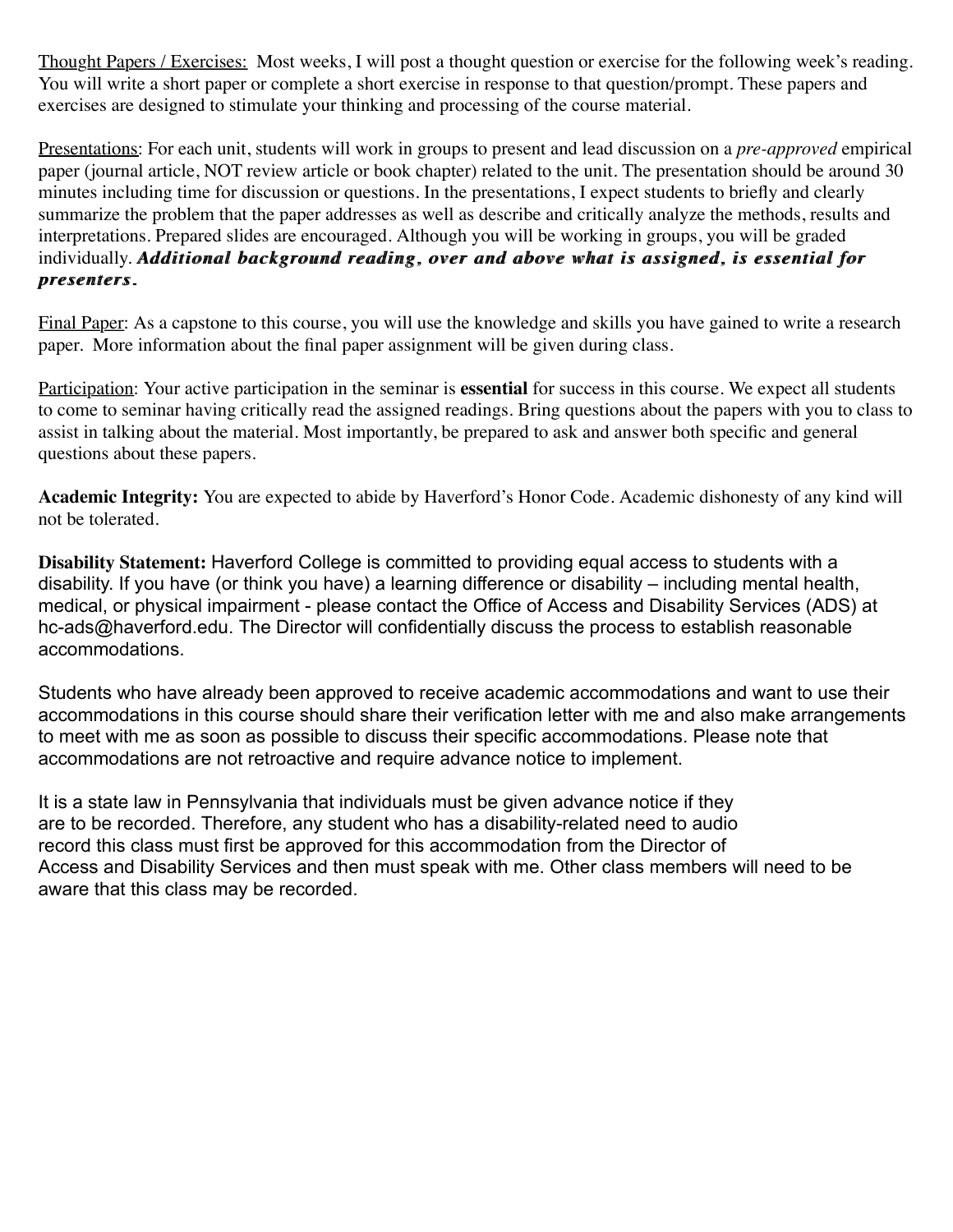# **COURSE SCHEDULE**

### **BLUE = synchronous class meetings ORANGE = asynchronous work outside of class GREEN = synchronous guest lecture**

| <u>Week 1:</u><br>Tue<br>9/8/20<br>Fri<br>9/11/20  | Introduction to PSYC 321:<br>Revolutions in Psychology                                  | <b>Tuesday</b><br>Introductions<br>Course Structure and<br>Expectations                                                                                                                                                                              | <b>Assignment for</b><br>Friday:<br>- By Friday, please<br>complete:<br>$\bullet$ Group<br>Presentation<br>sign-up<br><b>Intro Music</b><br>sign-up<br>$\bullet$ Beginning of<br><b>Semester Survey</b><br>- Open Office Hours<br>230-4PM |
|----------------------------------------------------|-----------------------------------------------------------------------------------------|------------------------------------------------------------------------------------------------------------------------------------------------------------------------------------------------------------------------------------------------------|-------------------------------------------------------------------------------------------------------------------------------------------------------------------------------------------------------------------------------------------|
|                                                    | <b>Scientific Revolutions and</b><br><b>Historical Paradigm Shifts</b><br>in Psychology |                                                                                                                                                                                                                                                      |                                                                                                                                                                                                                                           |
| Week 2:<br>Tue<br>9/15/20<br>Fri<br>9/18/20        | Scientific Revolutions &<br>Paradigm Shifts                                             | <b>Readings for Tuesday:</b><br>The Structure of Scientific<br>Revolutions (excerpt), Kuhn, T.<br>(1962)<br>What is a Paradigm Shift<br>$\bullet$<br>Anyway? Lombrozo, T. (2016)                                                                     | <b>Assignment for</b><br><b>Friday:</b><br>Thought paper<br>and Responses<br>due on Moodle<br>by Friday at 10<br><b>PM</b><br>Open Office<br>Hours 230-4PM                                                                                |
| <u>Week 3:</u><br>Tue<br>9/22/20<br>Fri<br>9/25/20 | A Brief History of<br>Revolutions in Psychology                                         | <b>Readings for Tuesday:</b><br>Chapter 1.2: The Evolution of<br>$\bullet$<br>Psychology, History, Approaches,<br>and Questions. Stangor, C. and<br>Walinga, J. (2014)<br>• $125^{\text{th}}$ Anniversary of APA<br>Interactive Timeline (APA, 2017) | <b>Assignment for</b><br><b>Friday:</b><br>Thought paper<br>and Responses<br>due on Moodle<br>by Friday at 10<br><b>PM</b><br>• Open Office<br>Hours 230-4PM                                                                              |
|                                                    |                                                                                         |                                                                                                                                                                                                                                                      | <b>Assignment for Friday:</b><br>Thought paper<br>and Dagmangag                                                                                                                                                                           |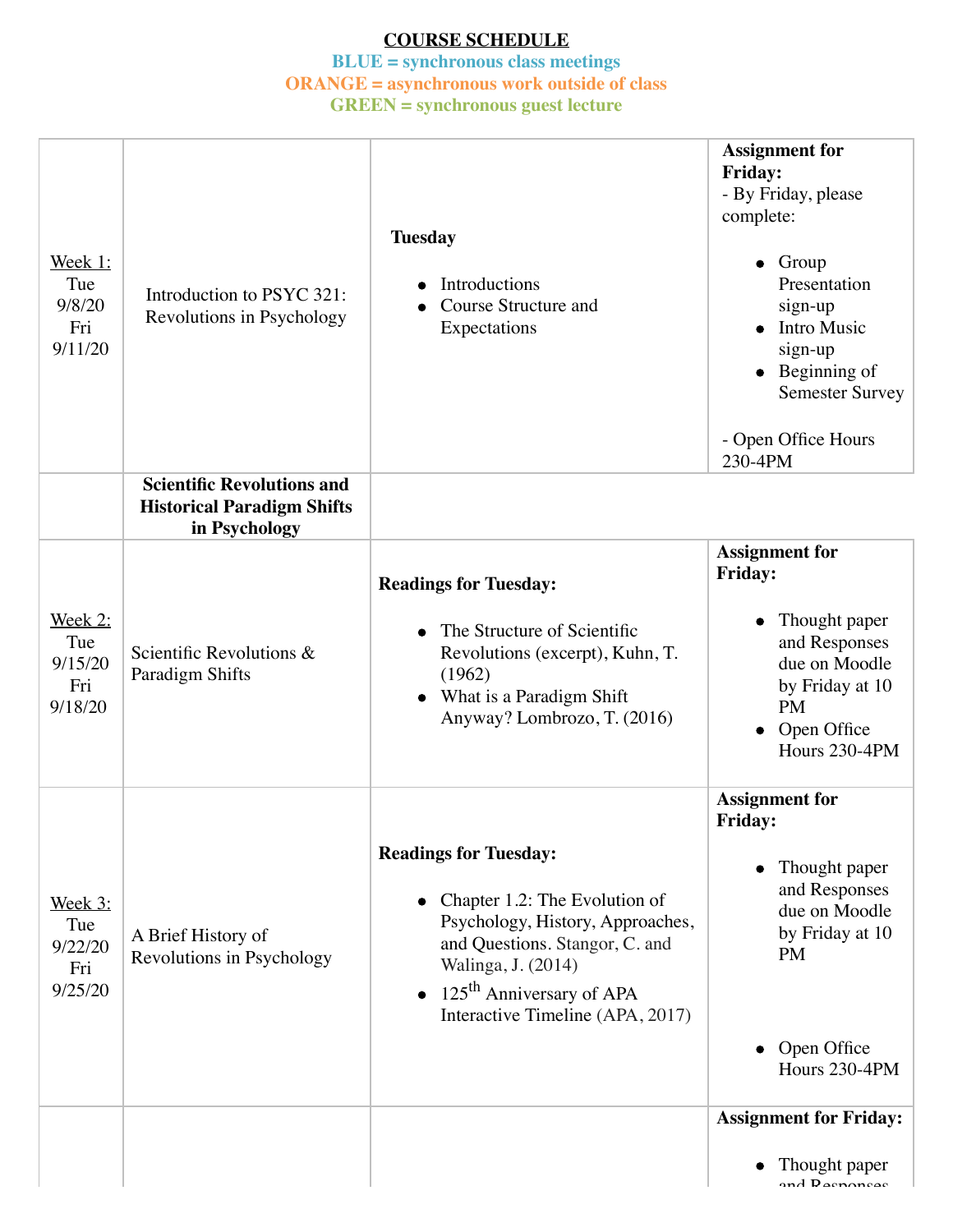| Week 4:<br>Tue<br>9/29/20<br>Fri<br>10/2/20          | <b>Critically Evaluating</b><br>Historical Revolutions in<br>Psychology         | <b>Readings for Tuesday:</b><br>Intersectionality and the History<br>$\bullet$<br>of Psychology, Rutherford, A. and<br>Davidson, T. (2019).                                                                                                                          | anu responses<br>due on Moodle<br>by Friday at 10<br><b>PM</b>                                                                       |
|------------------------------------------------------|---------------------------------------------------------------------------------|----------------------------------------------------------------------------------------------------------------------------------------------------------------------------------------------------------------------------------------------------------------------|--------------------------------------------------------------------------------------------------------------------------------------|
|                                                      |                                                                                 |                                                                                                                                                                                                                                                                      | $\bullet$ Open Office<br>Hours 230-4PM                                                                                               |
|                                                      | The Cognitive/Biological<br><b>Revolutions</b>                                  |                                                                                                                                                                                                                                                                      |                                                                                                                                      |
|                                                      |                                                                                 |                                                                                                                                                                                                                                                                      | <b>Assignment for Friday:</b>                                                                                                        |
| Week 5:<br>Tue<br>10/6/20<br>Fri<br>10/9/20          | Introduction to the Cognitive/<br><b>Biological Revolutions</b>                 | <b>Readings for Tuesday:</b><br>Revolutions in Neuroscience:<br>$\bullet$<br>Tool Development. Bickle, J.<br>(2016)<br>The Little-Known Roots of the<br>$\bullet$<br>Cognitive Revolution, Price, M.<br>(2011)                                                       | Thought paper<br>and Responses<br>due on Moodle<br>by Friday at 10<br><b>PM</b><br>Open Office<br>Hours 230-4PM                      |
| <u>Week 6:</u><br>Tue<br>10/13/20<br>Fri<br>10/16/20 | Student-led discussion re: the<br>Cognitive/<br><b>Biological revolutions</b>   | Readings for Tuesday: TBD, student-<br>chosen empirical papers on Moodle<br>Post discussion questions to<br>Moodle by 9pm on Tuesday<br><b>Groups 1 and 2 meet with</b><br>$\boldsymbol{L}\boldsymbol{B}$                                                            | <b>Assignment for Friday:</b><br><b>Student Presentations</b><br>Groups 1 and 2                                                      |
| Week 7:<br>Tue<br>10/20/20<br>Fri<br>10/23/20        | Journal Club/<br><b>Visiting Lecture</b>                                        | <b>Readings for Tuesday:</b><br>Learning Structures: Predicative<br>Representations, Replay, and<br>Generalization, Momennejad, I.<br>(2020)<br>Nature Feature: How Facebook,<br>fake news and friends are warping<br>your memory<br>Complete Journal Club Worksheet | $*$ * $GUEST$<br>LECTURE**<br>Ida Momennejad, PhD<br><b>Senior Reinforcement</b><br>Learning Researcher at<br>Microsoft Research NYC |
|                                                      | <b>The Cross-</b><br><b>Cultural/Diversity</b><br><b>Psychology Revolutions</b> |                                                                                                                                                                                                                                                                      |                                                                                                                                      |
|                                                      |                                                                                 |                                                                                                                                                                                                                                                                      | <b>Assignment for Friday:</b>                                                                                                        |
| $W_{\alpha\alpha}l_{\alpha}Q$ .                      |                                                                                 | <b>Readings for Tuesday:</b>                                                                                                                                                                                                                                         | Thought paper                                                                                                                        |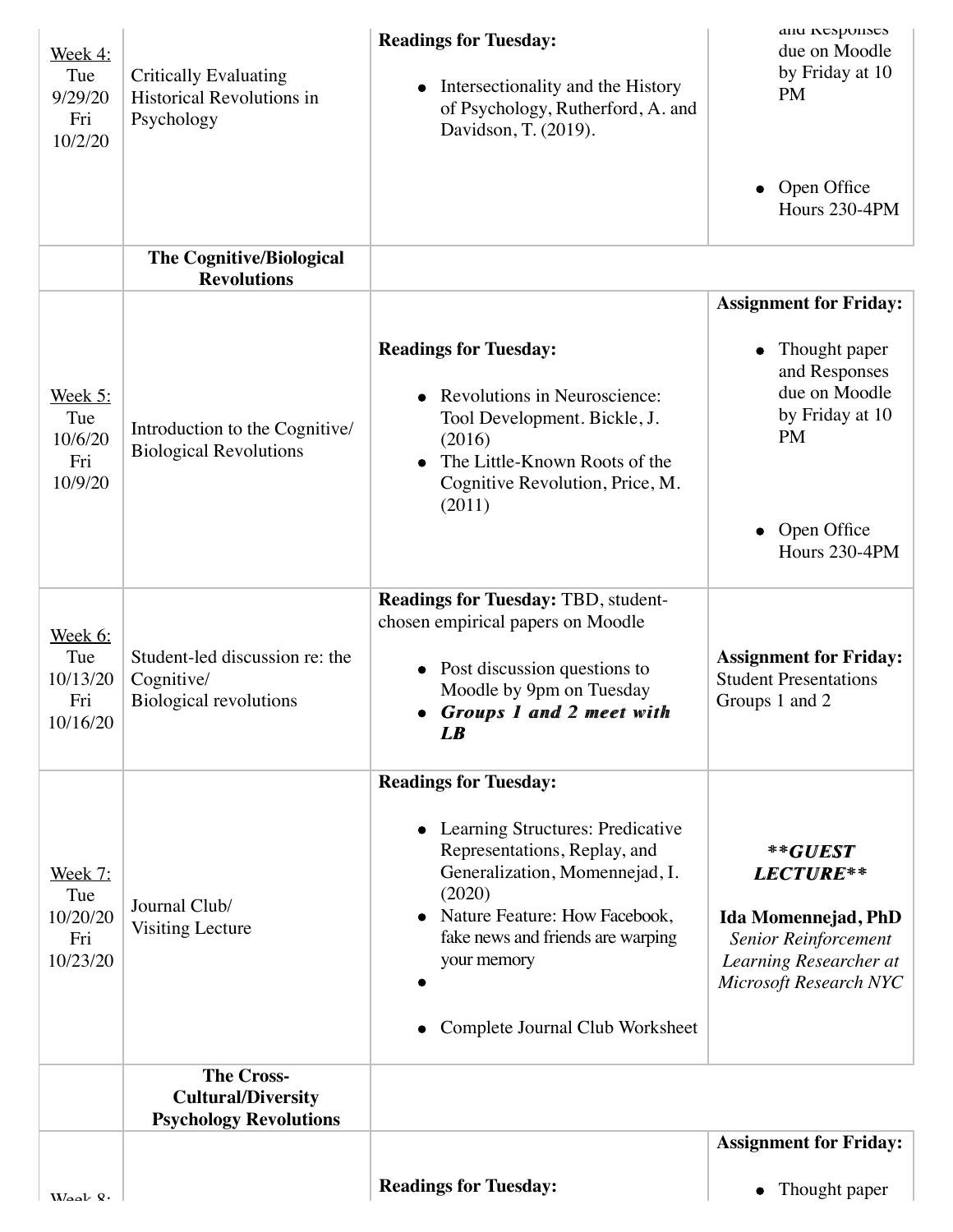| <b>VVCCK O.</b><br>Tue<br>10/27/20<br>Fri<br>10/30/20           | Introduction to the Cross-<br>Cultural/Diversity Psychology<br>Revolution                                                     | A History of Culture in<br>Psychology, Kashima, Y. and<br>Gelfand, M. (2011).                                                                                                                                                                         | and Responses<br>due on Moodle<br>by Friday at 10<br><b>PM</b><br>Open Office<br>Hours 230-4PM                                                   |
|-----------------------------------------------------------------|-------------------------------------------------------------------------------------------------------------------------------|-------------------------------------------------------------------------------------------------------------------------------------------------------------------------------------------------------------------------------------------------------|--------------------------------------------------------------------------------------------------------------------------------------------------|
| <b>Week 9:</b><br>Tue<br>11/3/20<br>Fri<br>11/6/20              | Student-led discussion re: the<br>Cross-Cultural/<br>Diversity Psychology<br>Revolution                                       | <b>Readings for Tuesday: TBD, student-</b><br>chosen empirical papers<br>Post discussion questions to<br>Moodle by 9pm on Tuesday<br><b>Groups 3 and 4 meet with LB</b><br><b>Election Day! VOTE!!</b>                                                | <b>Assignment for Friday:</b><br><b>Student Presentations</b><br>Groups 3 and 4                                                                  |
| <b>Week</b><br><u>10:</u><br>Tue<br>11/10/20<br>Fri<br>11/13/20 | Journal Club/<br><b>Visiting Lecture</b>                                                                                      | <b>Readings for Tuesday:</b><br><b>TBD</b><br>Complete Journal Club Worksheet                                                                                                                                                                         | **GUEST<br>LECTURE**<br><b>Phia Salter, PhD</b><br><b>Associate Professor,</b><br>Department of<br>Psychology,<br><b>Davidson College</b>        |
|                                                                 | The Meta-Science/Big Data<br><b>Revolutions</b>                                                                               |                                                                                                                                                                                                                                                       |                                                                                                                                                  |
| <u>Week</u><br><u>11:</u><br>Tue<br>11/17/20<br>Fri<br>11/20/20 | Introduction to the Meta-<br>Science/<br><b>Big Data Revolutions</b>                                                          | <b>Readings for Tuesday:</b><br>· Big Data Gets Bigger, Winerman,<br>L. (2018)<br>Analyzing Big Data in in<br>Psychology, Cheung, M. W-L.<br>and Jak, S. (2016).<br>Psychology's Replication Crisis is<br>Running Out of Excuses, Yong, E.<br>(2018). | <b>Assignment for Friday:</b><br>Thought paper<br>and Responses<br>due on Moodle<br>by Friday at 10<br><b>PM</b><br>Open Office<br>Hours 230-4PM |
| <u>Week</u><br><u>12:</u><br>11/21/20<br>11/29/20               | Thanksgiving Break- No Class<br>NOTE: You must have your<br>final paper topic approved<br>before break (by 5pm on<br>11/20/20 |                                                                                                                                                                                                                                                       |                                                                                                                                                  |
| <b>Week</b><br><u>13:</u><br>Tue<br>12/1/20<br>Fri              | Student-led discussion re: the<br>Meta-Science/Big Data<br>Revolution                                                         | Readings for Tuesday: TBD, student-<br>chosen empirical papers<br>Post discussion questions to<br>Moodle by 9pm on Tuesday<br><b>Groups 5 and 6 meet with</b><br>$\bullet$                                                                            | <b>Assignment for Friday:</b><br><b>Student Presentations</b><br>Groups 5 and 6                                                                  |